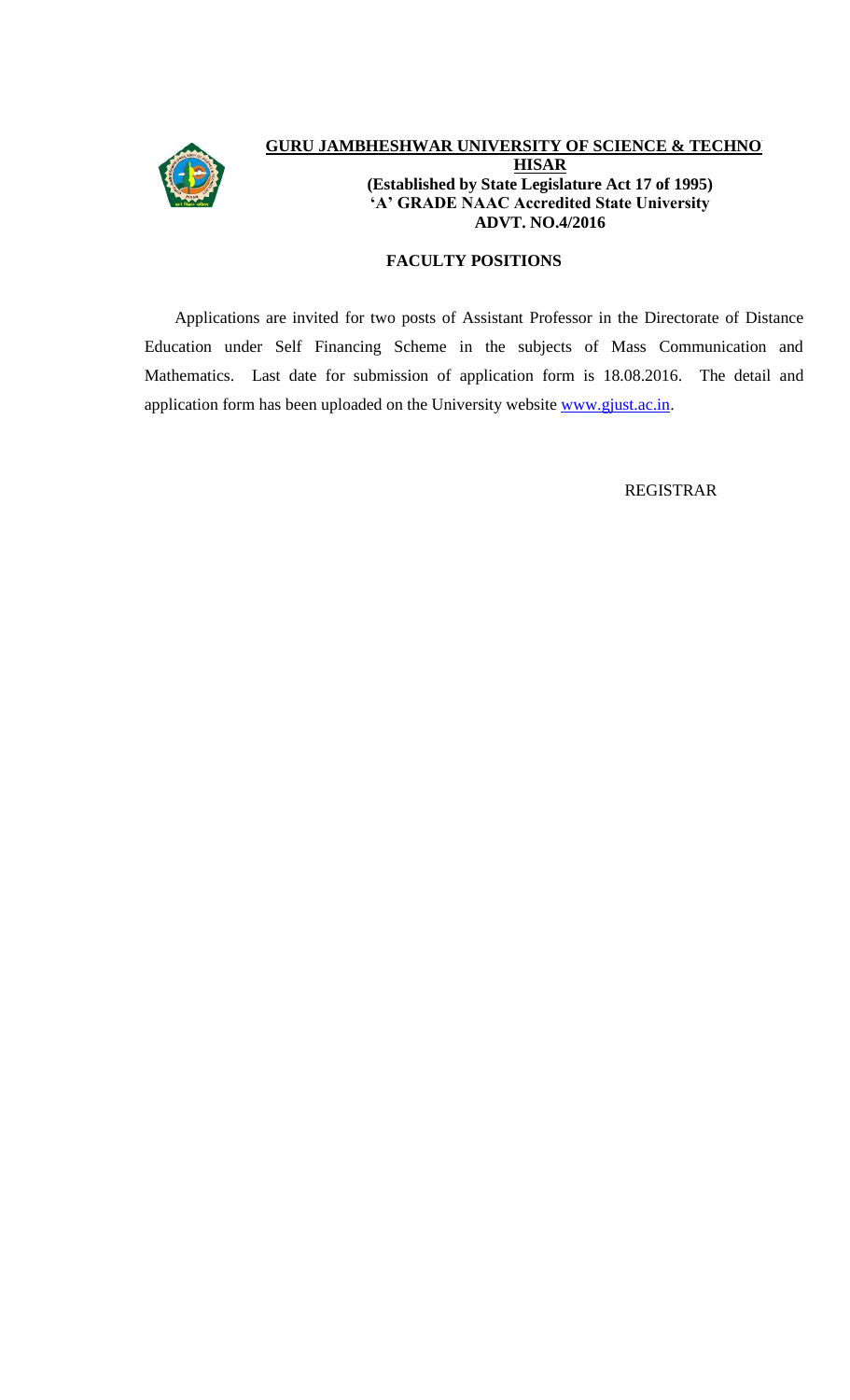#### **Important Instructions:-**

1. The UGC's/ State Govt. qualifications will be applicable for the teaching posts. The detail of posts is given as under:-

| Sr. | Name of Deptt./ Discipline and Name and number of posts        |
|-----|----------------------------------------------------------------|
|     | No.   Pay Band: Rs.15600-39100+6000 AGP                        |
|     | Directorate of Distance Education                              |
|     | (i) Assistant Professor in Mass Communication $-1$ - SFS(Gen.) |
|     | (ii) Assistant Professor in Mathematics $-1$ -SFS(Gen.)        |
|     |                                                                |

The qualifications are available at **page No.3.**

- 2. The prescribed application form is available on the University website www.gjust.ac.in. The fee of Rs.600/- (Rs.150/- for SC/BC/EBC/ESM/PWD and Rs.300/- for female candidates) may be deposited in the University Account No.4674000100036542 of Punjab National Bank, Hisar IFSC Code No.PUNB 0467400. The requisite form for depositing the fee is available at **page No.4.** The candidate is required to mention his/ her name, father's name, Adhaar No. and name of the post. If the candidate applies for more than one post, he/ she is required to deposit the fee separately for each post.
- 3. The application form duly filled-in and attested copies of certificates/ testimonials and all other documents in support of educational qualifications, research publications and experience etc. for both posts should reach the office of Deputy Registrar(Faculty) by **18.08.2016** positively. List of publications should include ISSN No., Impact Factor (SSI etc.) and API score claimed. Incomplete applications and those not on prescribed form or without fee and supporting documents will be summarily rejected. The University reserves the right to increase/decrease the number of posts or it may not fill any of the posts advertised without assigning any reason. Those who are in service should send their application through proper channel. Benefit of reservation and concession in application fee is applicable to the candidates from Haryana only. In case of large number of applications for any post, University may devise a method based on merit or a written test will be conducted for shortlisting the candidates.
- 4. SFS stands for Self Financing Scheme. The terms and conditions for the posts under SFS shall be governed by the SFS Rules framed/ to be framed by the University from time to time. Appointments against such posts will be co-terminus with the course/ scheme.
- **5.** There will be no age bar for teaching posts. The age of superannuation for the above posts will be sixty years.
- **6.** The selection criteria for teaching posts is available at **page No.5**.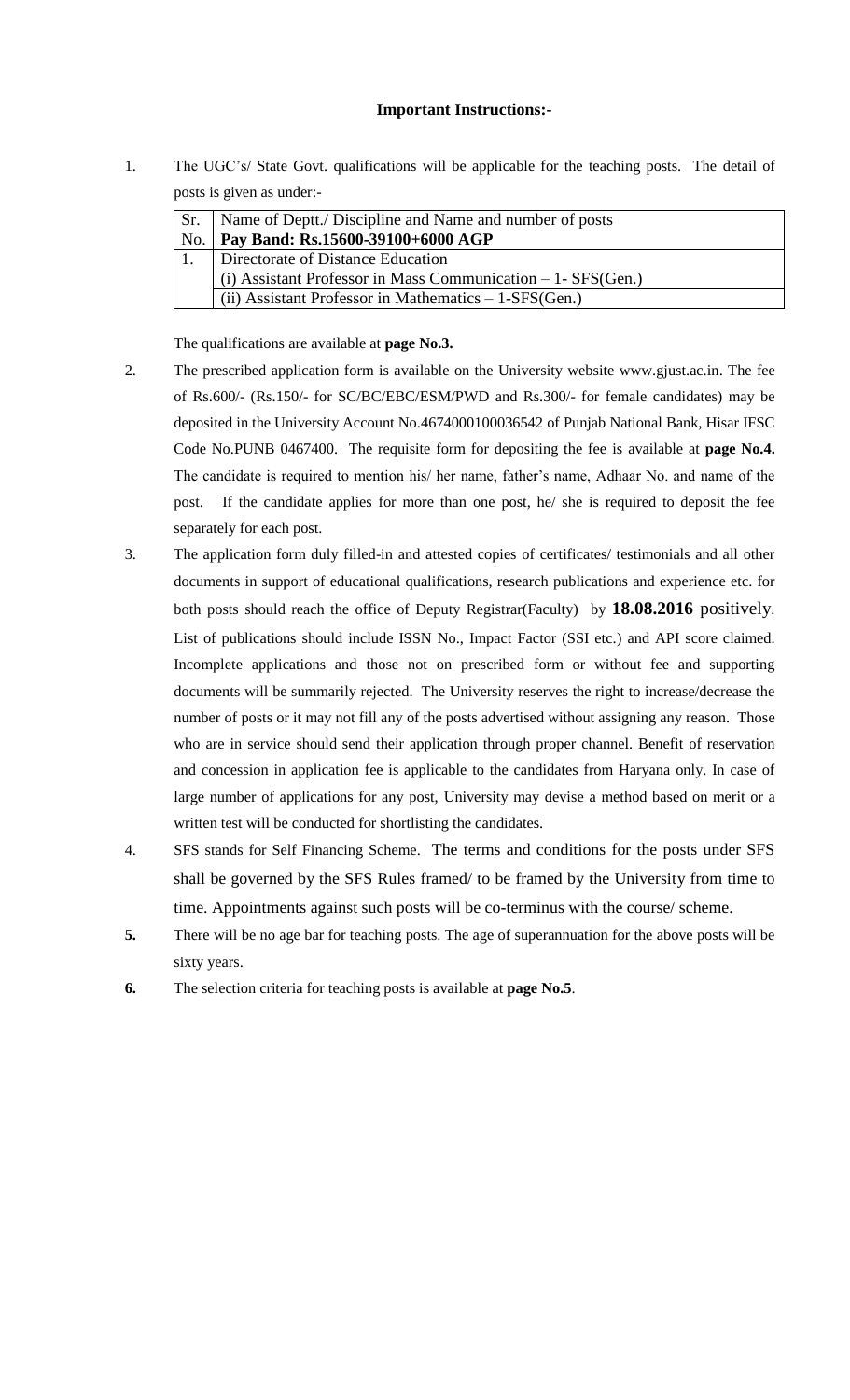# **QUALIFICATIONS FOR THE POSTS OF ASSISTANT PROFESSOR IN MASS COMMUNICATION AND MANAGEMENT MENTIONED AT PAGE NO.2 ARE REPRODUCED BELOW:-**

#### **ASSISTANT PROFESSOR**

(i) National Eligibility Test(NET)/SLET shall be compulsory for appointment at the entry level of Assistant Professor, subject to the exemptions to the degree of Ph.D. in respect of those persons obtaining the award through a process of registration, course-work and external evaluation, as have been laid down by the UGC through its regulations, and so adopted by the State Government.

Provided however that candidates who are or have been awarded Ph.D. degree in compliance of the University Gants Commission (minimum standards and procedure for award of Ph.D. degree), Regulations 2009, shall be exempted from the requirement of the minimum eligibility condition of NET/SLET for recruitment and appointment as Assistant Professor or equivalent positions in Universities/ Colleges/ Institutions.

Provided further that, the candidates who have acquired Ph.D. upto  $31<sup>st</sup>$  May, 2009 shall also be exempted from the recruitment of the minimum eligibility condition of NET/SLET for recruitment and appointment to the posts of Assistant Professors or equivalent positions in Universities/ College/ Institutions.

Provided further that those candidates, who have been enrolled for Ph.D. upto 31<sup>st</sup> May, 2009 shall become eligible for exemption from the requirement of the minimum eligibility condition of NET/SLET for recruitment and appointment to the posts of Assistant Professor or equivalent positions in Universities/ Colleges/ Institutions only on acquisition of Ph.D. degree.

NET shall not be required for such Master's programmes in disciplines for which there is no NET.

- (ii) The minimum requirements of a good academic record, 55% marks (or an equivalent grade in a point scale wherever grading system is followed) at the master's level.
- (iii) A minimum of 55% marks (or an equivalent grade in a point scale wherever grading system is followed) will be required at the Master's level for those recruited as teachers at any level from industries and research institutions and at the entry level of Assistant Professors.
- (iv) A relaxation of 5% may be provided at the graduate and master's level for the Scheduled Caste/ Differently-abled(Physically and visually differently-abled) categories for the purpose of eligibility and for assessing good academic record during direct recruitment to teaching positions. The eligibility marks of 55% marks (or an equivalent grade in a point scale wherever grading system is followed) and the relaxation of 5% to the categories mentioned above are permissible, based on only the qualifying marks without including any grace mark procedures.
- (v) A relaxation of 5% may be provided, from 55% to 50% of the marks to the Ph.D. degree holders, who have obtained their Master's degree prior to 19 September, 1991.
- (vi) Relevant grade which is regarded as equivalent of 55% wherever the grading system is followed by a recognized university shall also be considered eligible.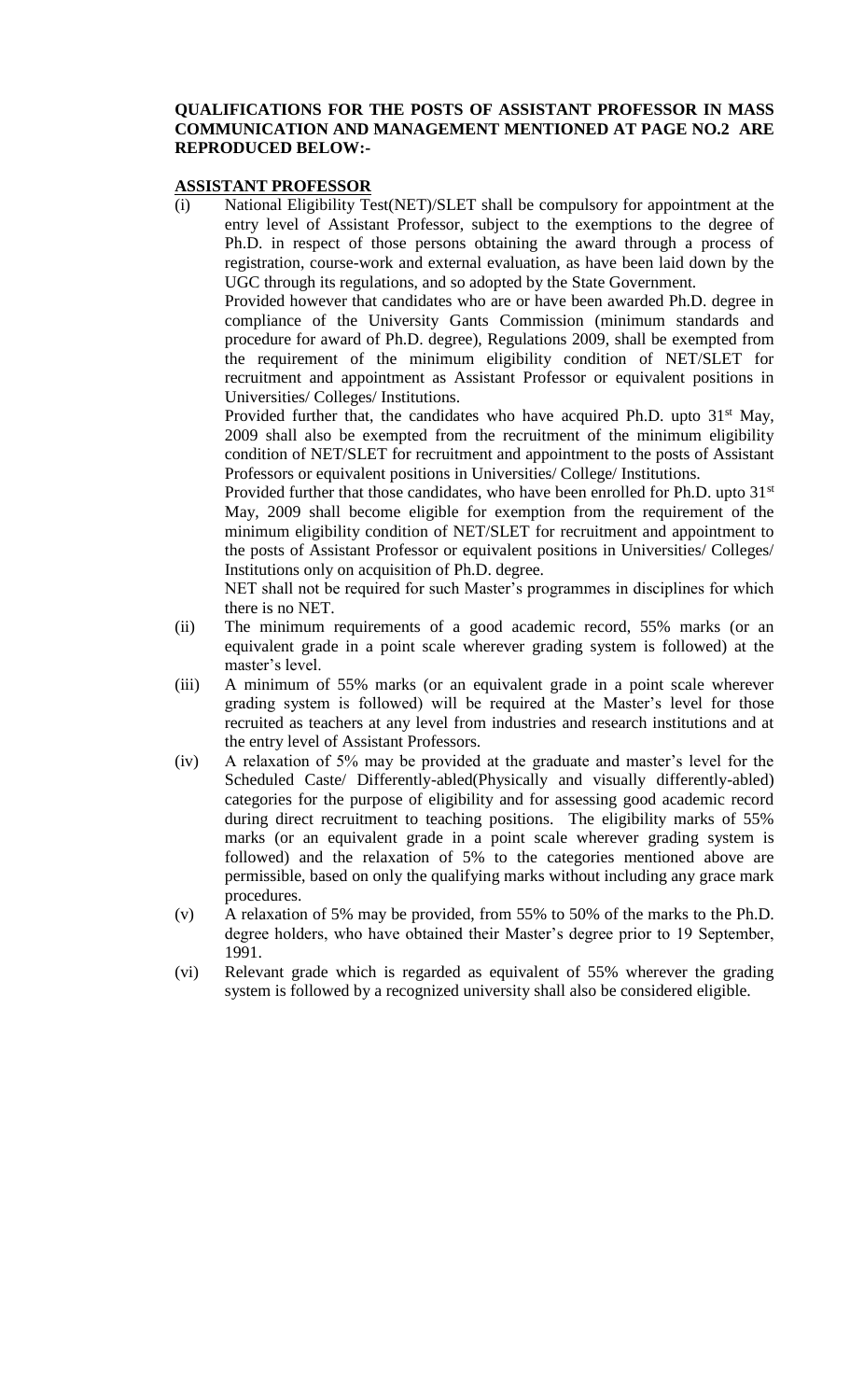# **Criteria for the posts of Assistant Professor**

**Total Marks – 100** 

|                                                                                                                        | <b>Maximum</b> |
|------------------------------------------------------------------------------------------------------------------------|----------------|
| A) Academic Record and Research Performance: 50 Marks                                                                  |                |
| 1. Academic Record:                                                                                                    | 25 Marks       |
| Minimum academic qualifications for eligibility<br>a)                                                                  | 00 Marks       |
| 1 mark each for obtaining more than 55% but less than 60%<br>b)<br>marks at Matric/10+2, Bachelor's and Master's level | 03 Marks       |
| 4 marks each for 1st Division in Matric/ 10+2, Bachelor Degree<br>$\mathbf{c})$<br>and Master's Degree                 | 12 Marks       |
| Additional marks for obtaining 75% or above marks at Master's<br>$\rm d)$<br>level                                     | 05 Marks       |
| M.Phil<br>e)<br><b>OR</b>                                                                                              | 03 Marks       |
| Ph.D.(provided it is not considered for eligibility)                                                                   | 08 Marks       |
| 2. Research Performance/Publications:                                                                                  | 25 Marks       |
| (with respect to number and quality)                                                                                   |                |
| (a) In International Journals with ISSN No. with index                                                                 | 03 marks per   |
|                                                                                                                        | research paper |
| (b) In National Journals/ Conference Proceedings with ISSN No.                                                         | 01 mark per    |
|                                                                                                                        | research paper |
| (c) Books (may be authored/co-authored by the candidate)                                                               | 02 marks per   |
|                                                                                                                        | book           |
| <b>B. Domain knowledge and teaching skills : 30 Marks</b>                                                              |                |
| 1. Domain knowledge with respect to:                                                                                   | 25 Marks       |
| Conceptual clarity<br>$\mathbf{i}$                                                                                     |                |
| ii) Overall subject knowledge                                                                                          |                |
| iii) Latest developments in the subject                                                                                |                |
| iv) PPT Presentation                                                                                                   |                |
| 2. Teaching Experience/ Skills:                                                                                        | 05 Marks       |
| 01 mark for each year of teaching experience, subject to                                                               |                |
| maximum of 5 years' experience                                                                                         |                |
| <b>C.</b> Interview                                                                                                    | 20 marks       |
| With respect to<br><b>Communication skills</b>                                                                         |                |
| $\mathbf{i}$                                                                                                           |                |
| ii) Confidence level                                                                                                   |                |
| iii) Quality of response                                                                                               |                |
| iv) Overall personality                                                                                                |                |